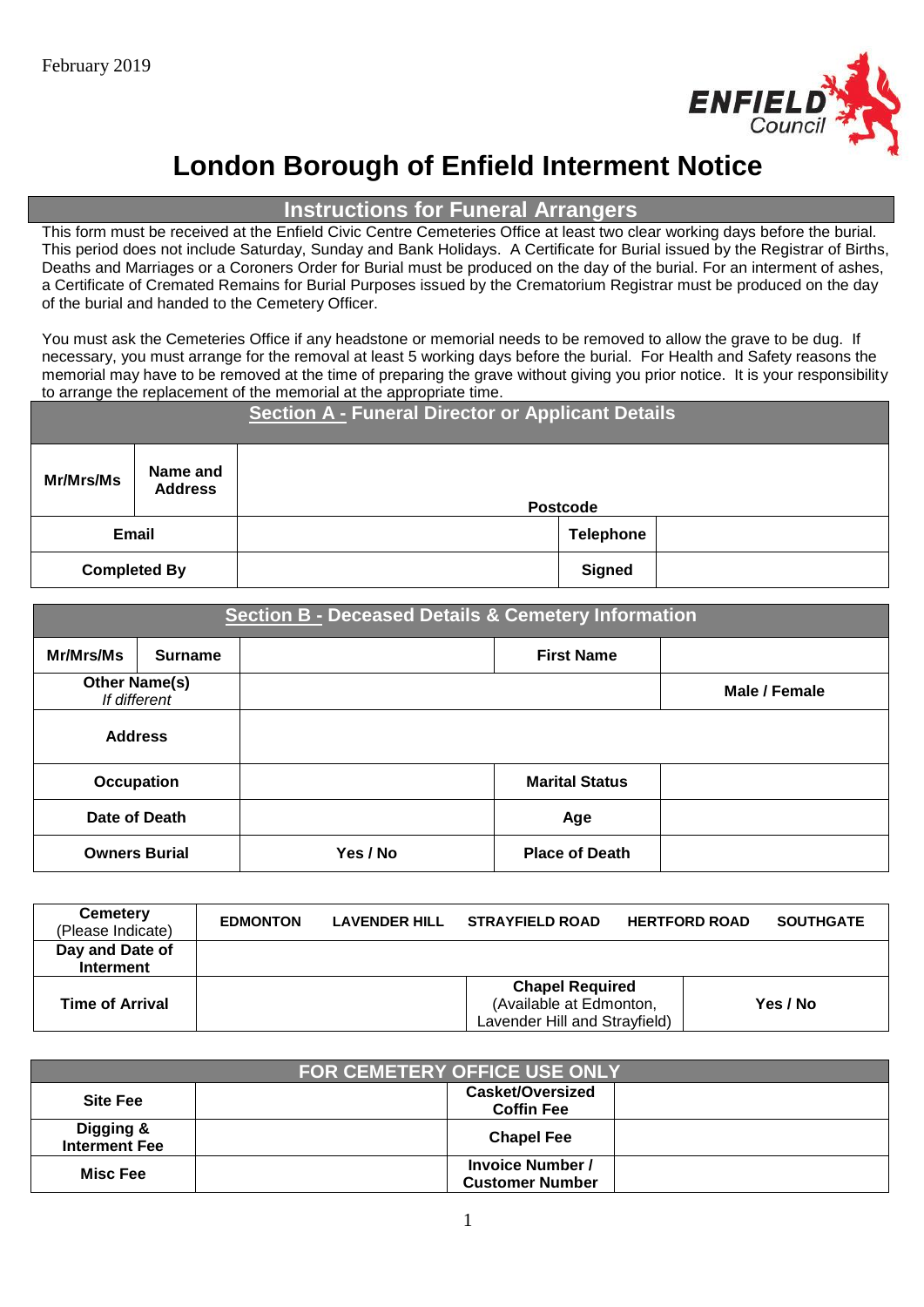|                                         |                       | Section C - New Purchase of Exclusive Right of Burial                               |                                                             | Please refer to the table on the back page and indicate the cemetery and type of grave required.                                                                                                                                                                                                                                                                                                         |  |  |  |  |
|-----------------------------------------|-----------------------|-------------------------------------------------------------------------------------|-------------------------------------------------------------|----------------------------------------------------------------------------------------------------------------------------------------------------------------------------------------------------------------------------------------------------------------------------------------------------------------------------------------------------------------------------------------------------------|--|--|--|--|
|                                         | <b>Lawn Grave</b>     | <b>Traditional Grave</b>                                                            |                                                             | Private Child Grave (0-2 yrs.)                                                                                                                                                                                                                                                                                                                                                                           |  |  |  |  |
| <b>Mausoleum</b>                        |                       | <b>Burial Chamber</b>                                                               |                                                             | <b>Premium Burial Chamber</b>                                                                                                                                                                                                                                                                                                                                                                            |  |  |  |  |
| <b>Shared Adult Grave</b>               |                       |                                                                                     | <b>Shared Child Grave</b><br>(Maximum coffin size 18" x 9") | <b>Niche</b>                                                                                                                                                                                                                                                                                                                                                                                             |  |  |  |  |
|                                         | <b>Garden of Rest</b> | <b>Kerbside Memorial Plot</b>                                                       |                                                             | <b>Garden of Remembrance</b>                                                                                                                                                                                                                                                                                                                                                                             |  |  |  |  |
|                                         |                       |                                                                                     | <b>New Grave Owner Details</b>                              |                                                                                                                                                                                                                                                                                                                                                                                                          |  |  |  |  |
| Mr/Mrs/Ms                               | <b>Surname</b>        |                                                                                     | <b>First Name(s)</b>                                        |                                                                                                                                                                                                                                                                                                                                                                                                          |  |  |  |  |
| <b>Address</b>                          |                       | <b>Postcode</b>                                                                     |                                                             |                                                                                                                                                                                                                                                                                                                                                                                                          |  |  |  |  |
| <b>Resident</b>                         | Yes / No              | If Yes, please provide proof of residency (Only Council Tax bill or Electoral roll) |                                                             |                                                                                                                                                                                                                                                                                                                                                                                                          |  |  |  |  |
| <b>Telephone</b><br><b>Number</b>       |                       |                                                                                     | <b>Email</b><br><b>Address</b>                              |                                                                                                                                                                                                                                                                                                                                                                                                          |  |  |  |  |
|                                         |                       |                                                                                     |                                                             | I have received the leaflet "Information About the Council's Cemeteries and the Maintenance of Graves" and agree to abide by the<br>Cemetery Regulations. I understand that the grave remains the property of Enfield Council and that I have the right to decide who is<br>buried in the grave during the lease period. I agree to obtain an approved permit before placing a memorial on the grave and |  |  |  |  |
| <b>Signature of</b><br><b>Purchaser</b> |                       | understand that I am responsible for maintaining and repairing the memorial.        |                                                             |                                                                                                                                                                                                                                                                                                                                                                                                          |  |  |  |  |
|                                         |                       |                                                                                     |                                                             | <b>Section D - Re-opening of a grave (Existing Grave Owner Details)</b>                                                                                                                                                                                                                                                                                                                                  |  |  |  |  |
| Mr/Mrs/Ms                               | <b>Surname</b>        |                                                                                     | <b>First Names</b>                                          |                                                                                                                                                                                                                                                                                                                                                                                                          |  |  |  |  |
| <b>Address</b>                          |                       |                                                                                     |                                                             |                                                                                                                                                                                                                                                                                                                                                                                                          |  |  |  |  |
| <b>Telephone</b>                        |                       |                                                                                     | <b>Postcode</b><br><b>Email</b>                             |                                                                                                                                                                                                                                                                                                                                                                                                          |  |  |  |  |
| <b>Signature</b>                        |                       |                                                                                     |                                                             |                                                                                                                                                                                                                                                                                                                                                                                                          |  |  |  |  |
|                                         |                       |                                                                                     |                                                             | Please contact the Cemeteries Office to arrange the transfer of the ownership of the Exclusive Right of Burial if the current owner                                                                                                                                                                                                                                                                      |  |  |  |  |

**is deceased. There is a fee for this service.**

| <b>Section E - Public / Shared Grave Applicant Consent</b>                                                                                                                                                                                                                                                                                                                                    |                 |                    |  |  |  |  |
|-----------------------------------------------------------------------------------------------------------------------------------------------------------------------------------------------------------------------------------------------------------------------------------------------------------------------------------------------------------------------------------------------|-----------------|--------------------|--|--|--|--|
| Mr/Mrs/Ms                                                                                                                                                                                                                                                                                                                                                                                     | Surname         | <b>First Names</b> |  |  |  |  |
| <b>Address</b>                                                                                                                                                                                                                                                                                                                                                                                | <b>Postcode</b> |                    |  |  |  |  |
| <b>Telephone</b>                                                                                                                                                                                                                                                                                                                                                                              |                 | Email              |  |  |  |  |
| I the undersigned being the person responsible for the burial of the undermentioned deceased, hereby state that it is understood by me<br>that the body is to be interred in a Public/Shared grave in which other bodies may have been interred. The purchase of a private grave<br>for the purpose of this interment is not desired. All coffins must comply with the maximum sizes allowed. |                 |                    |  |  |  |  |
| <b>Signature</b>                                                                                                                                                                                                                                                                                                                                                                              |                 |                    |  |  |  |  |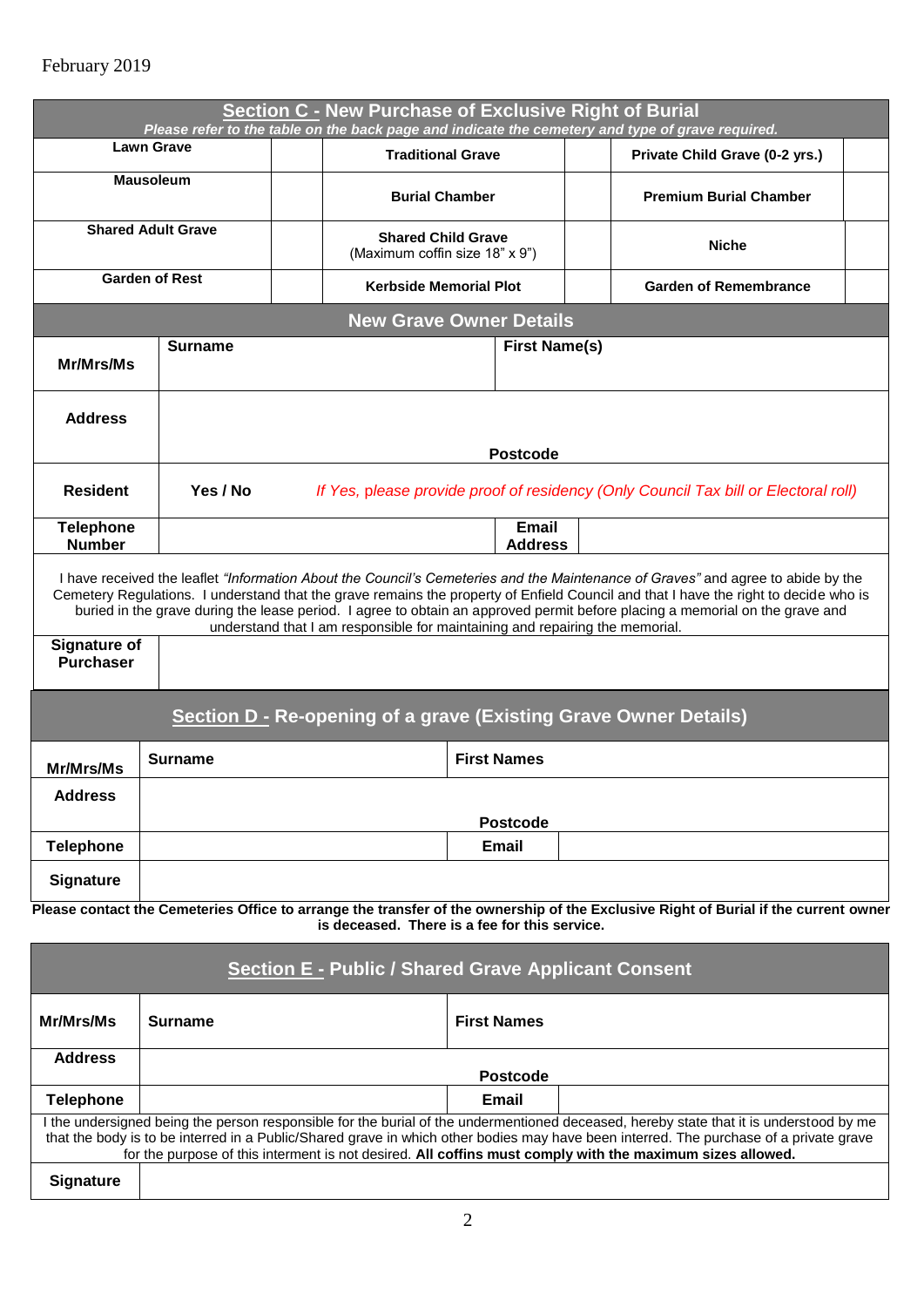|                                                              | <b>Section F - Grave Details</b> |                                                                                                                                                 |                                 |                                                                                                                 |                                              |                       |                  |                                                     |               |  |                                               |                                   |
|--------------------------------------------------------------|----------------------------------|-------------------------------------------------------------------------------------------------------------------------------------------------|---------------------------------|-----------------------------------------------------------------------------------------------------------------|----------------------------------------------|-----------------------|------------------|-----------------------------------------------------|---------------|--|-----------------------------------------------|-----------------------------------|
| <b>New Grave</b><br>(Minimum<br>grave depth for<br>2 people) |                                  |                                                                                                                                                 | Reopen                          |                                                                                                                 |                                              | Pre-<br>purcha<br>sed |                  |                                                     |               |  | <b>Childs Grave</b><br>(Shared or<br>Private) |                                   |
| Grave<br><b>Section</b>                                      |                                  |                                                                                                                                                 |                                 |                                                                                                                 | <b>Grave Number</b>                          |                       |                  |                                                     |               |  |                                               |                                   |
|                                                              |                                  |                                                                                                                                                 | working days before the burial. | Is There a Memorial To Be Removed?<br>Memorials must be removed by a registered BRAMM memorial mason at least 5 |                                              |                       |                  | Yes / No / Don't Know                               |               |  |                                               |                                   |
|                                                              | <b>Proposed Depth</b>            |                                                                                                                                                 | 9'<br><b>Open</b><br>for 3      |                                                                                                                 | $7'$ /6'6"<br>Open<br>for 2                  |                       | 5' Open<br>for 1 | 18 <sup>1</sup><br><b>Burial of</b><br><b>Ashes</b> |               |  |                                               |                                   |
| <b>Burial</b><br>S                                           |                                  | Type of<br>container<br>(Oversized coffins<br>in excess of 6'10"<br>long x 2' 6" wide x<br>1'10" at the foot<br>will be charged as<br>a casket) | <b>Coffin</b>                   |                                                                                                                 | <b>Casket</b><br>(Incurs an extra<br>charge) | <b>Last Supper</b>    |                  | <b>Metal</b>                                        | <b>Wicker</b> |  | <b>Zinc</b><br>Lined                          | <b>Other</b><br>(please<br>state) |
|                                                              |                                  | (Please Indicate<br>size of container<br>in feet and<br>inches)                                                                                 | Length<br>ft                    |                                                                                                                 | in                                           | <b>Width</b><br>ft    |                  | in                                                  | in            |  | Foot<br>ft                                    | in                                |
| <b>Ashe</b>                                                  |                                  | Type of<br>container                                                                                                                            | Poly                            |                                                                                                                 | Wooden<br><b>Casket</b>                      | Urn                   |                  | <b>Other</b><br>(please<br>state)                   |               |  |                                               |                                   |
| S                                                            |                                  | (Please Indicate<br>size of container<br>in feet and<br>inches)                                                                                 | Length<br>ft                    |                                                                                                                 | In                                           | <b>Width</b><br>ft    |                  | In                                                  |               |  | <b>Height</b><br>ft                           | in                                |

## **Section G - Additional Information**

| <b>Extra Webs required</b><br>(2 normally supplied)                                                                                                                                                      | Yes / No | Approx. number of<br>mourners | 10-50<br>$150+$<br>50-150 |  |  |  |  |  |
|----------------------------------------------------------------------------------------------------------------------------------------------------------------------------------------------------------|----------|-------------------------------|---------------------------|--|--|--|--|--|
| <b>Horse Drawn</b>                                                                                                                                                                                       | Yes / No | <b>Backfill</b>               | Yes / No                  |  |  |  |  |  |
| <b>Large Vehicles</b>                                                                                                                                                                                    | Yes / No | <b>Doves</b>                  | Yes / No                  |  |  |  |  |  |
| <b>Soil Box Service</b><br>(no charge)                                                                                                                                                                   | Yes / No |                               |                           |  |  |  |  |  |
| Temporary Grave Surround (Supplied by Enfield Council and will be placed on the<br>grave until a memorial stone has been installed and incurs an extra charge. Available for<br>Traditional graves only) | Yes / No |                               |                           |  |  |  |  |  |
| Any other information                                                                                                                                                                                    |          |                               |                           |  |  |  |  |  |

## **Any other information**

**Cemetery Opening Hours Monday to Saturday:** December & January – 9:00am – 4:00pm November & February – 9:00am – 4:30pm March, April, Sept & Oct – 9:00am – 5:30pm May, June, July & Aug: 9:00am – 7:00pm

**Cemetery Opening Hours Sunday:** December & January – 10:00am – 4:00pm November & February – 10:00am – 4:30pm March, April, Sept & Oct – 10:00am – 5:30pm May, June, July & Aug: 10:00am – 7:30pm

**Office Reception Opening Hours:** By telephone Monday to Friday: 9.00am to 4.30pm. For visitors Monday to Friday: 9.00am to 4.30pm. Tel: 0208 379 3767. The main office is based at the Civic Centre, B Block North, Silver Street, Enfield, EN1 3XA. Email: [cemeteries@enfield.gov.uk](mailto:cemeteries@enfield.gov.uk)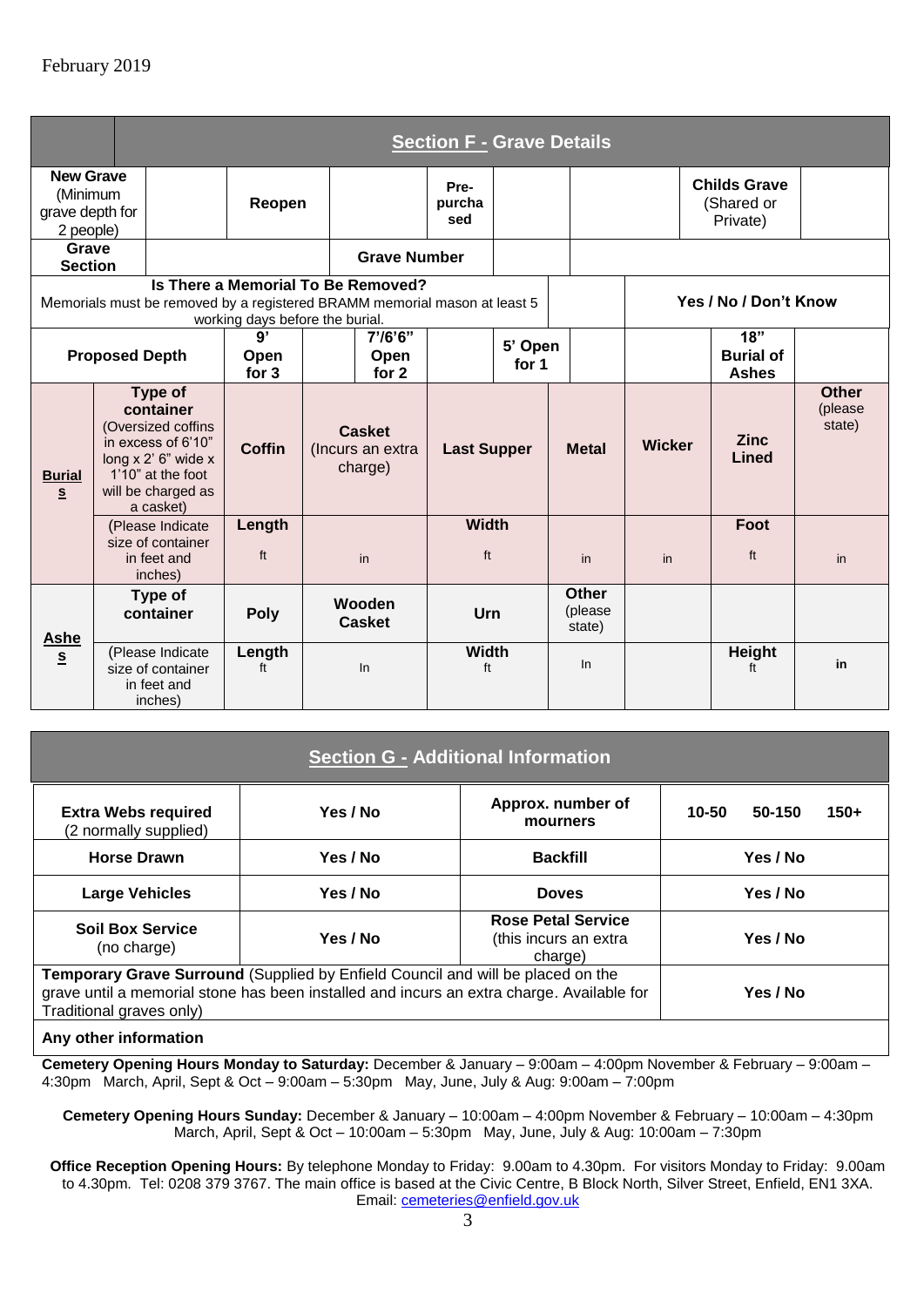The purchase of a grave or a cremation plot secures the Exclusive Right of Burial to the deed holder and the right to place and maintain a memorial for the period of the lease. Permission is required by the Cemeteries Office to erect or make changes to a memorial and a permit fee is payable dependant on the dimensions of the memorial.

| <b>CEMETERY</b>                                      | <b>Lawn Graves</b>                                                                                                                     | <b>Traditional</b><br><b>Graves</b>                                       | Garden of<br>Rest                                                 | Garden of<br>Remembrance                                                                          | <b>Child</b><br><b>Graves</b>                                                                                                                                  | <b>Burial Chamber</b>                                           | <b>Mausoleum</b>                                       | <b>Mini Kerbs</b><br>for Lawn Graves | <b>Oak Tree</b><br><b>Memorial</b>                                                        |  |
|------------------------------------------------------|----------------------------------------------------------------------------------------------------------------------------------------|---------------------------------------------------------------------------|-------------------------------------------------------------------|---------------------------------------------------------------------------------------------------|----------------------------------------------------------------------------------------------------------------------------------------------------------------|-----------------------------------------------------------------|--------------------------------------------------------|--------------------------------------|-------------------------------------------------------------------------------------------|--|
|                                                      | 100 Year Lease                                                                                                                         | 100 Year Lease                                                            | 50 Year Lease                                                     | 50 Year Lease                                                                                     | (Shared and<br>Private)<br>100 Year Lease<br>for Private                                                                                                       | 100 Year Lease                                                  | 100 Year Lease                                         | only                                 | Garden<br>50 Year Lease                                                                   |  |
| <b>EDMONTON</b>                                      |                                                                                                                                        | $\sqrt{}$                                                                 | $\sqrt{ }$                                                        | $\sqrt{}$                                                                                         |                                                                                                                                                                | $\sqrt{ }$                                                      | $\sqrt{ }$                                             | $\sqrt{}$                            |                                                                                           |  |
| <b>LAVENDER</b><br><b>HILL</b>                       |                                                                                                                                        |                                                                           | $\sqrt{}$                                                         | $\sqrt{}$                                                                                         | $\sqrt{}$                                                                                                                                                      |                                                                 |                                                        |                                      | $\sqrt{ }$                                                                                |  |
| <b>STRAYFIELD</b><br><b>ROAD</b>                     | $\sqrt{ }$                                                                                                                             |                                                                           |                                                                   |                                                                                                   |                                                                                                                                                                |                                                                 |                                                        | $\sqrt{}$                            |                                                                                           |  |
| <b>SOUTHGATE</b>                                     |                                                                                                                                        | $\sqrt{ }$                                                                | $\sqrt{ }$                                                        |                                                                                                   | $\sqrt{}$ - Private<br>Only                                                                                                                                    |                                                                 |                                                        |                                      |                                                                                           |  |
| <b>HERTFORD</b><br><b>ROAD</b>                       |                                                                                                                                        |                                                                           | $\sqrt{ }$                                                        |                                                                                                   |                                                                                                                                                                |                                                                 |                                                        | $\sqrt{}$                            |                                                                                           |  |
| Information<br>and<br><b>Memorial</b><br><b>Size</b> | <b>Headstone:</b><br>Height $-2'9''$<br>to $3'$<br>Width $-2$ ' to<br>2'6''<br>Thickness-<br>3" to 6"<br>Base:<br>Must be 2'6"<br>Wide | Headstone:<br>Height - Up to<br>3'6''<br>Width $-2'6''$<br>Length $-6'6"$ | Plaques are<br>18" x 18" and<br>hold 4<br>containers of<br>ashes. | Plaques are<br>6" x 4" fixed<br>onto a<br>concrete base<br>and holds 2<br>containers of<br>ashes. | Shared:<br>Height $-1'6"$<br>Width $-$<br>1'10"<br>Base $-10"$<br>Thickness-<br>2"<br>Private:<br>Height $-2'3''$<br>Width $-1'6"$<br>Base $-10"$<br>Kerbs -3' | <b>Granite Tablet</b><br>is pre-fixed<br>onto Burial<br>Chamber | <b>Granite Tablet</b><br>is pre-fixed<br>onto Mausolea | 18" deep x 2'6"<br>wide              | Plaques are<br>8" x 31/2" fixed<br>onto a<br>Kerb base and<br>holds 2 poly<br>containers. |  |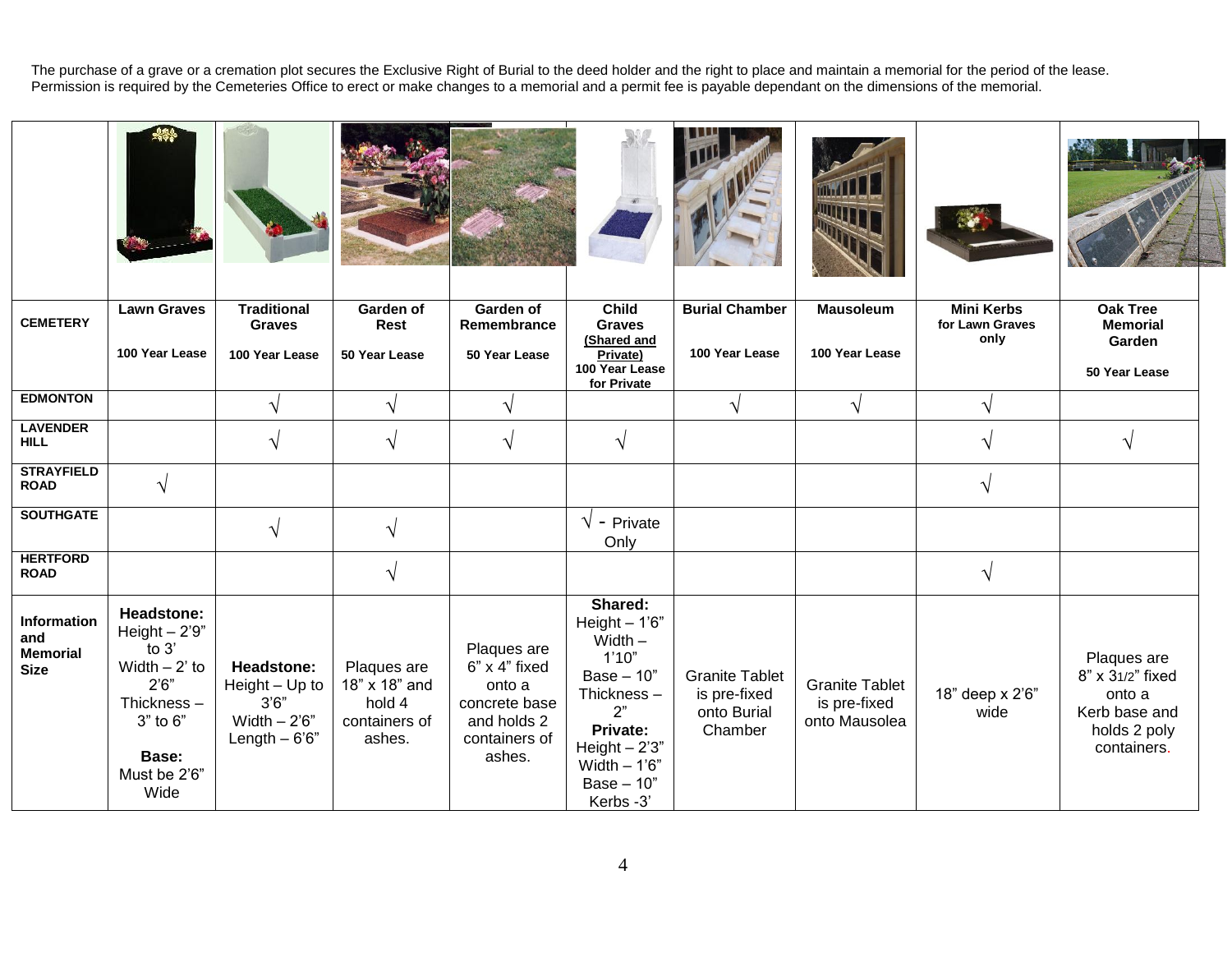**Cemeteries Team, B Block North, Civic Centre, Silver Street Enfield EN1 3XA** Email: cemeteries@enfield.gov.uk



## **Information about the Council's Cemeteries and the Maintenance of Graves**

This may possibly be the first time that you have needed to know about the Council's cemeteries. The following information will help you when visiting.

The Council runs Edmonton, Lavender Hill, Strayfield Road, Southgate and Hertford Road Cemeteries. The opening times are:

| <b>Cemetery Opening Times</b>                 |                           |                                 |  |  |  |  |  |
|-----------------------------------------------|---------------------------|---------------------------------|--|--|--|--|--|
|                                               | <b>Monday to Saturday</b> | <b>Sunday and Bank Holidays</b> |  |  |  |  |  |
| December and January                          | 9:00am to 16:00pm         | 10:00am to 16:00pm              |  |  |  |  |  |
| November and February                         | 9:00am to 16:30pm         | 10:00am to 16:30pm              |  |  |  |  |  |
| March, April, September and 9:00am to 17:30pm |                           | 10:00am to 17:30pm              |  |  |  |  |  |
| October                                       |                           |                                 |  |  |  |  |  |
| May, June, July and August                    | 9:00am to 19:00pm         | 10:00am to 19:30pm              |  |  |  |  |  |

We remove flowers from funerals once they are in poor condition. This is usually about ten days after the funeral. If you wish to keep anything, please remove it before this time. You are welcome to place new flowers and personal mementoes at the head of the grave as well as a temporary wooden cross. If you have purchased a new plot you will need to make sure that memorabilia is placed within the plot and is not encroaching on another family's plot. Please do not place anything that could blow away and become litter. Similarly, please do not place anything valuable on the grave because when it becomes weathered and unsightly we will remove it. We do not allow breakable items such as glass, china, vases and lanterns because they can be dangerous and they will be removed. Please note that wild animals such as rabbits eat fresh flowers. Memorabilia is left at the risk of the owner and we are not responsible for any damage or theft.

A grave will continue to settle for up to a year. During this time we will top up the grave with a mound of new soil regularly, but settlement can be very noticeable after wet weather. Please do not plant or place anything on the grave until it has finished settling. You are not permitted to plant trees as they will eventually damage the memorial and can encroach on other family plots for lawn graves. We normally top soil and grass-seed graves in the autumn or spring, once the grave has settled after one year. For traditional graves you may place a temporary wooden surround on the grave supplied by the Council.

We aim to cut and strim around the memorials 16 times each year. This means the grass is cut approximately every two weeks between March and October, depending on the weather conditions and is within a planned maintenance timetable. Occasionally there may be grass strimmings blown onto memorials which is unavoidable. Where there are items left in the grass in front of a headstone and there are no kerbs to define the area, we will strim around the whole space.

Please use litter bins to keep the cemetery tidy. Please don't put grass clippings, earth or rocks in litter bins which are emptied daily. We aim to sweep the paths and pick up loose litter every day.

Our cemeteries are working cemeteries and there will be times when a burial may take place in a grave near to your family grave. We may have to make access for equipment, and to place soil on your family grave for a short time. We will keep any disturbance to a minimum and make sure that the area is left tidy afterwards.